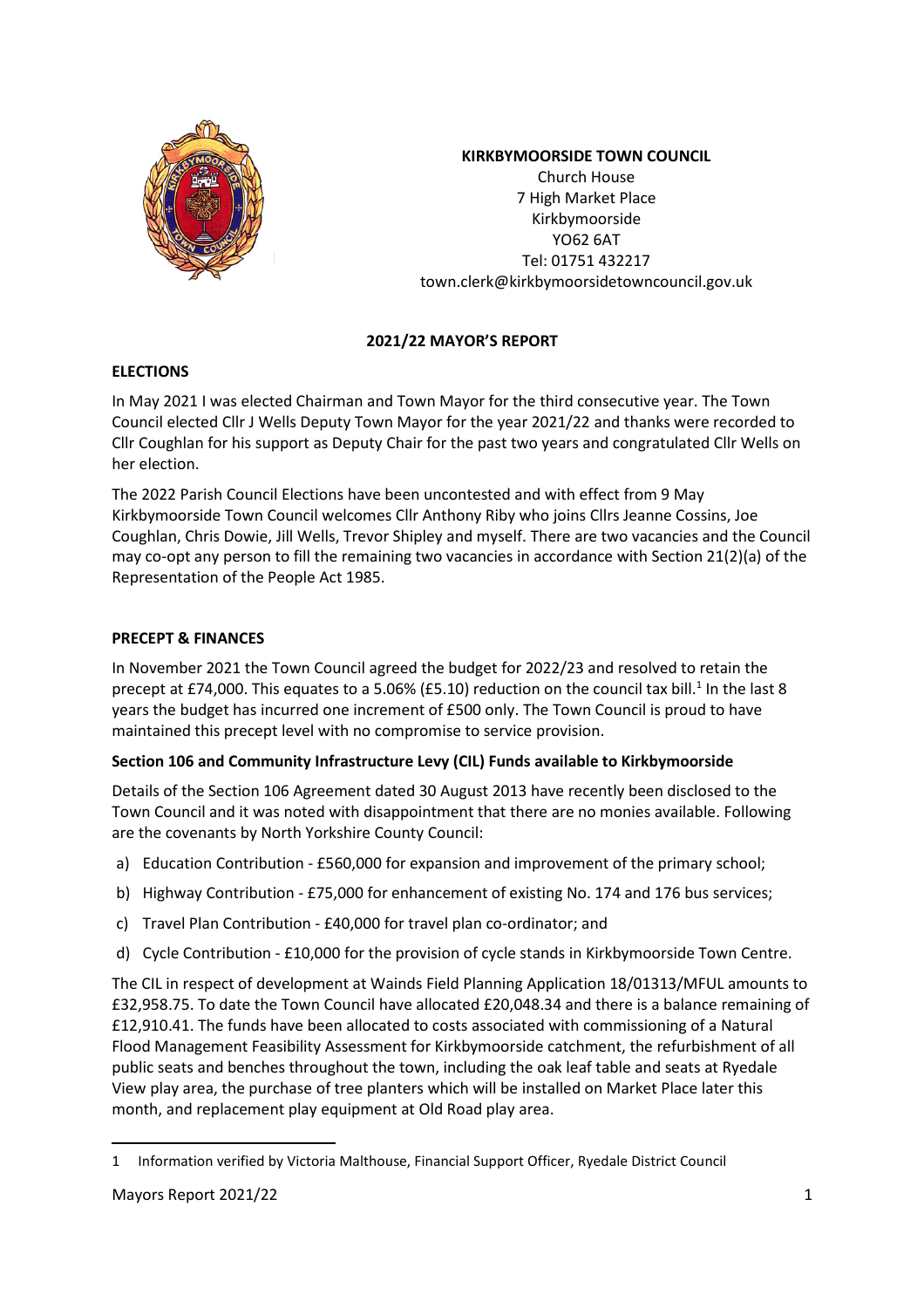|                   | Description                                                                                                                                                                                                                                     | Minute                       |
|-------------------|-------------------------------------------------------------------------------------------------------------------------------------------------------------------------------------------------------------------------------------------------|------------------------------|
| £670.80 + VAT     | Refurbishment of Oak leaf table and seats at Ryedale View Play<br>are and replacement picnic tables at Old Road and Ryedale View<br>play areas - JT Atkinson (Duncombe Sawmill)                                                                 | Minute 21058                 |
| $£1,659.00 + VAT$ | Tree Planters - JT Atkinson (Duncombe Sawmill)                                                                                                                                                                                                  | Minute 21058                 |
| £323.12 + VAT     | Pots, planting compost and trees - RV Roger                                                                                                                                                                                                     | Minute 21058                 |
| $£1,052.57 + VAT$ | Bench Panels for refurbishment of all public seats/benches - JT<br>Atkinson (Duncombe Sawmill)                                                                                                                                                  | Minute 21058                 |
| £5,600.00 + VAT   | Natural Flood Management Feasibility Assessment for<br>Kirkbymoorside catchment - JBA Consulting                                                                                                                                                | Minute 21057<br>Minute 21076 |
| £10,742.85 + VAT  | Replacement of the existing 'Cantilever swing' and 'Junior swings'<br>(which have been identified as needing replacement in 2022 by<br>the annual play inspection report) at Old Road play area, with an<br>Aero Tilt' and a 'Team Swing seat'. | Minute 21145                 |
| £20,048.34        |                                                                                                                                                                                                                                                 |                              |

Community Infrastructure Levy funds from application 17/00849/FUL (£1,530.00), have been allocated to the cost of a new notice board on Market Place.

## **Valuation of Council Assets**

The valuation of the Moorside Room has been completed and the market value is represented at £125,000 and the Insurance Reinstatement value represented at £250,000. In this case, the cost of rebuilding in the event of total destruction is far in excess of the market value. This is because it is built in stone (rather than cheaper brick) and the complex nature of the site with its high ground level at the rear and the difficulty contractors would have in parking their vehicles when working on site.

The Council's Regalia has recently been valued at £7,725**.** 

## **GRANTS AWARDED IN 2022**

£3000 awarded to Kirkbymoorside PCC to contribute towards the wild flower friendly ground maintenance of the churchyard and Millennium Garden,

£2,184 awarded to Next Steps Mental Health Resource Centre to cover the cost of rent for the Kirkbymoorside sessions.

£500 awarded to Moorsbus to cover the associated costs of one bus for two days service

£2,189 awarded to Kirkbymoorside In Bloom to facilitate the annual planting, installation and watering of hanging baskets throughout the town.

The Town Council continues to support the library financially by paying a licence fee to occupy the office at Church House thereby contributing to the cost of rent of the building, in addition to contributing to the cost of utilities and cleaning.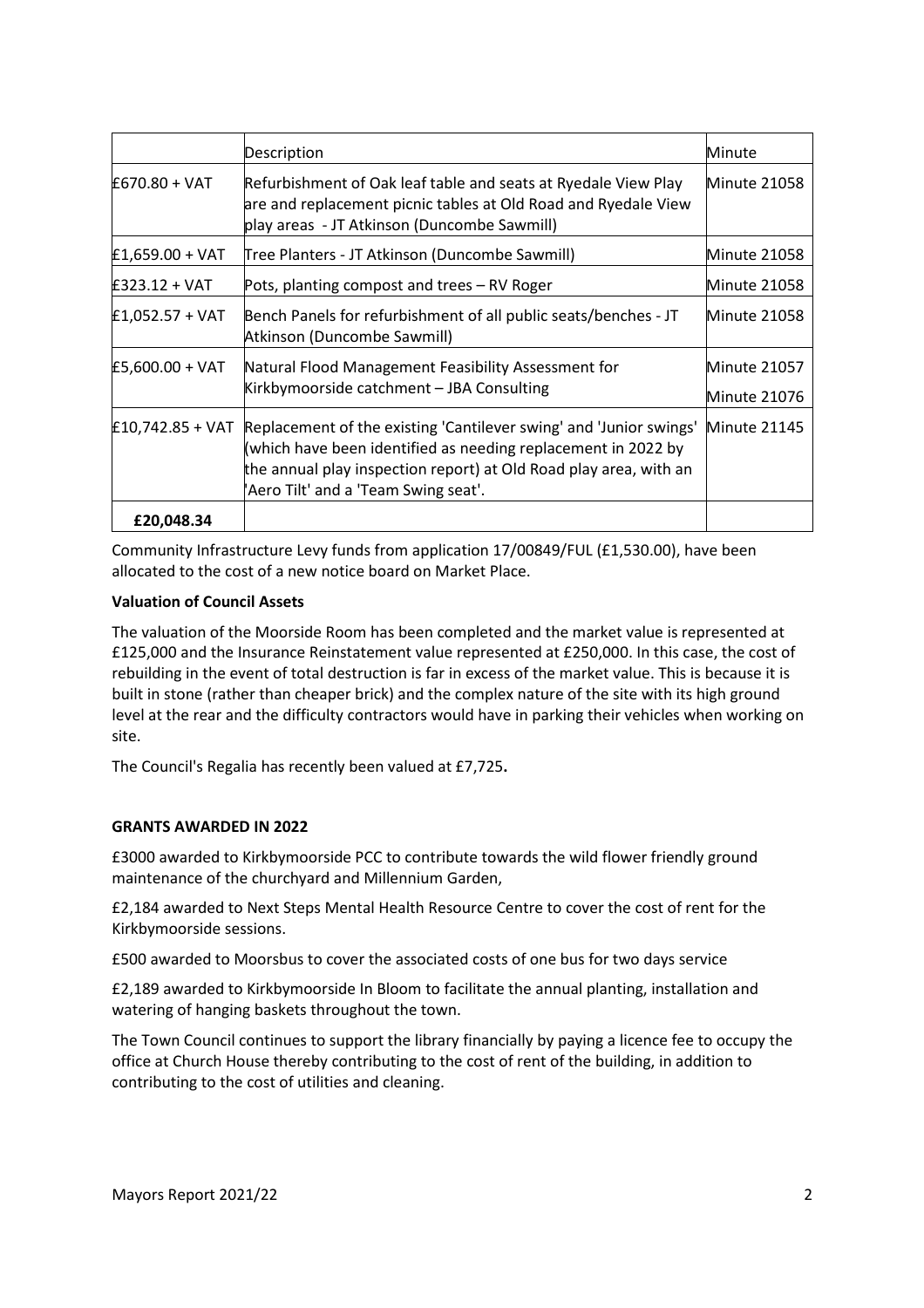## **PLAY AREAS**

A public consultation resulted in unanimous opposition to dogs in the play areas and signage was installed in Old Road and Ryedale View play areas requesting that dogs must be on the lead and keep to the public rights of way.

In June 2021 five suitably mature trees were planted in Old Road play area to remember the impact of the coronavirus pandemic and celebrate the response by the community.

This month in Old Road play area the existing 'Cantilever swing' and 'Junior swings' (which have been identified as needing replacement in 2022 by the annual play inspection report) will be replaced with an 'Aero Tilt' and a 'Team Swing seat'. Making use of the existing play surfacing offers the most cost effective solution, saving in the region of £5-6k on the cost of ground prep and full surfacing.

Vandalism at the Basketball Court has necessitated remedial repairs. In September 2021 the curved gallery fence was damaged costing £131.94 to repair. In March 2022 the basketball post was pushed over necessitating repairs costing £480 + VAT.

Remedial repairs at both Old Road and Ryedale View play areas, due to wear and tear, has cost approximately £2000.

You may have noticed the two new seats at the skate park 'In Memory of Charlie Cornick'. The Council is greatly appreciative of Jemma and Darren at Kirby Mills Garage who initiated this fitting memorial. Thanks go to 'Charlie's Friends' for volunteering to carry out the works to remove and dispose of the old benches and prepare suitable hardstanding upon which the memorial seats have been installed. The new seats, in Charlie's favourite colours of pink and black are a fitting memorial and will be appreciated by so many.

### **FLOOD RISK**

 $\overline{a}$ 

The Town Council has been engaged in discussions with associated agencies including the Environment Agency, North Yorkshire County Council (Lead Local Flood Authority), Yorkshire Water, Ryedale District Council, and riparian landowners.

In 2021 the Town Council commissioned JBA Consulting to undertake a catchment assessment project, which would involve a full hydrological review of the catchment upstream of Keldholme/Kirkby Mills and provision of recommendations for Natural Flood Management flood mitigation options/highlight potential location.

Most recently a meeting was held on 28 March involving participation by the Environment Agency, North Yorkshire County Council (Lead Local Flood Authority), the Town Council and riparian owners. The Flood Risk reports for Kirkbymoorside catchment<sup>2</sup>, together with commitment by Ravenswick Hall Estate to implement NFM increases the likelihood that the project will satisfy Environment Agency criteria for support. The clerk is in the process of obtaining contact details for land owners that will be invited to participate in the project by means of the implementation of NFM throughout the catchment. Liaison with the associated agencies is ongoing and a further reports will be made available at the next appropriate meeting of the Town Council.

Mayors Report 2021/22 3 2 Flood Risk Mapping Studies (2003); Rye Catchment Flood Alleviation Studies (2019); and River Dove Natural Flood Management Potential Assessment (2021)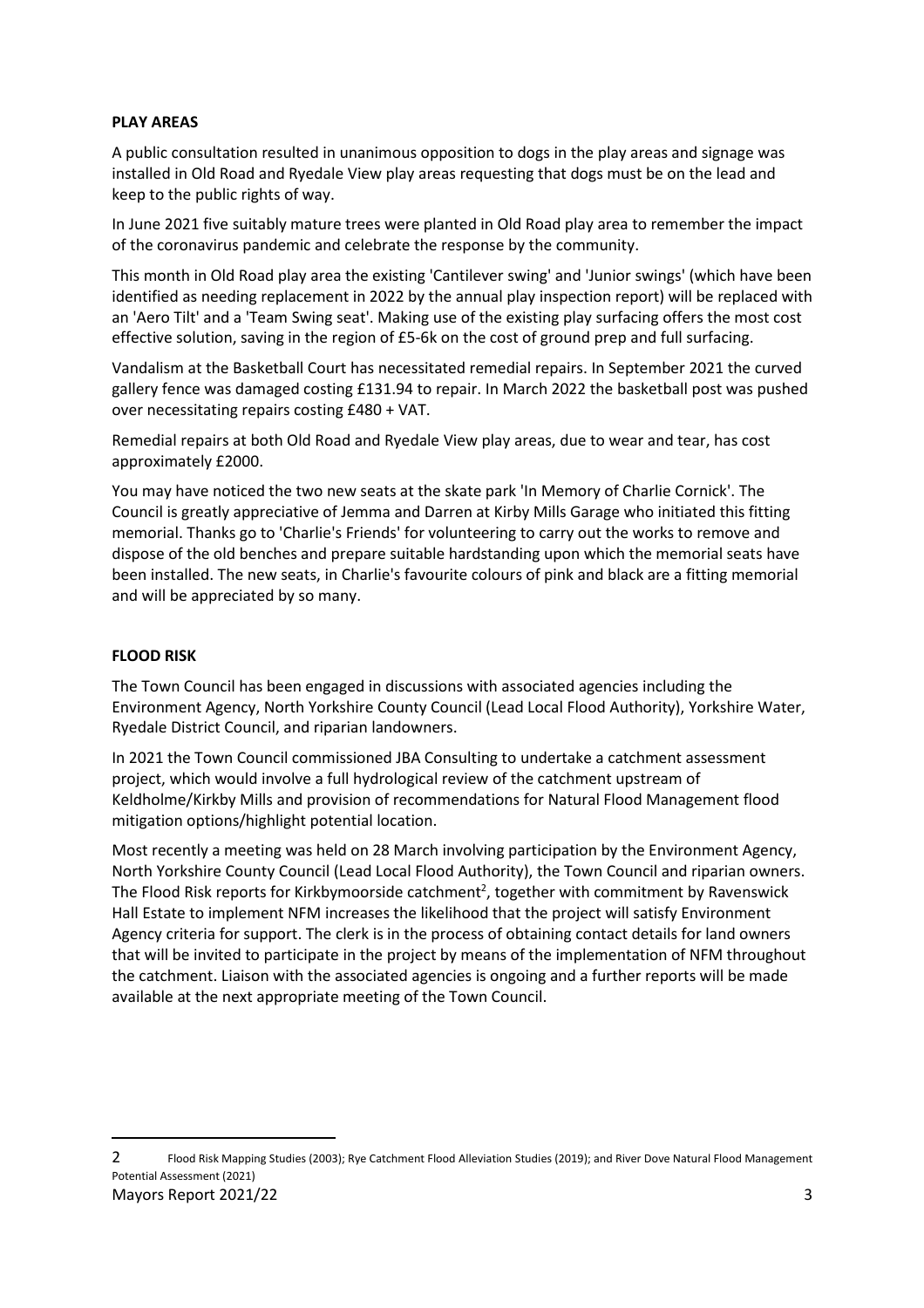### **PLANNING**

In July 2021 outline planning application for 43 residential dwellings on Swineherd Lane (Planning Application 19/00772/MOUT) was re-submitted to the Planning Authority. The Town Council's submission represented the concerns raised by members of the public and reiterated concern about the potential impact of this development on the existing sewage/pipe systems, particularly if it is to be connected to the network that joins the storm pipe feeding into the River Dove in Kirkby Mills.

The Town Council has requested attendance to the Ryedale District Council Planning Committee meeting in order to make representation in respect of this planning application. To date the application has not been scheduled for consideration by the Ryedale District Council Planning Committee.

The Town Council has made separate representation to the Planning Authority to highlight its frustration trying to represent the community's concerns when responding to Planning Applications only for the matters that are raised, particularly with regards to the impact on the local infrastructure, to go unacknowledged. The communication enforced a real sense of concern about the number of issues that development is causing the town.

### **PARKING & TRAFFIC**

Despite the 20mph speed limit coming into force in November 2021, speeding on West End and Westfields continues to be an issue raised by residents. The 20mph roundels are still awaited. NYCC Highways Authority have been chased for details of the installation.

Residents are encouraged to participate in the Community Speed Watch scheme if they have concerns about speeding on their road. Details are available from the Town Clerk.

#### **Parking in Town Farm Car Park**

At the last Annual Town Meeting I reported that the Town Council had been actively pursuing Ryedale District Council to determine the feasibility of an arrangement for subsidised parking in Town Farm car park in order to realise the ambition for free parking in Kirkbymoorside. At that time it was the District Council's intention to extend the period of free car parking across all of RDC car parks to three hours, to be introduced as soon as practicably possible. However, in May 2021 the Ryedale District Council Policies & Resources Committee recommended not to implement the extended three hours free car parking across Ryedale. Ryedale District Council are now working on the implementation of actions to deliver the Car Parking Strategy and one of the proposed actions is to provide an element of free car parking in each market town so there is a consistent offer across Ryedale

Despite this outcome, the Town Council have every intention of raising the same issue regarding Town Farm car park with the new unitary authority.

#### **20's Plenty for Us**

The Town Council agreed support of the campaign for a 20mph speed limit on roads in areas where people live, work and play in North Yorkshire. Currently arrangements are in progress to gather supporting data for application to North Yorkshire County Council Highways Authority for 20mph speed restrictions on Piercy End, Market Place and High Market Place in Kirkbymoorside and also Grey Lane in Keldholme.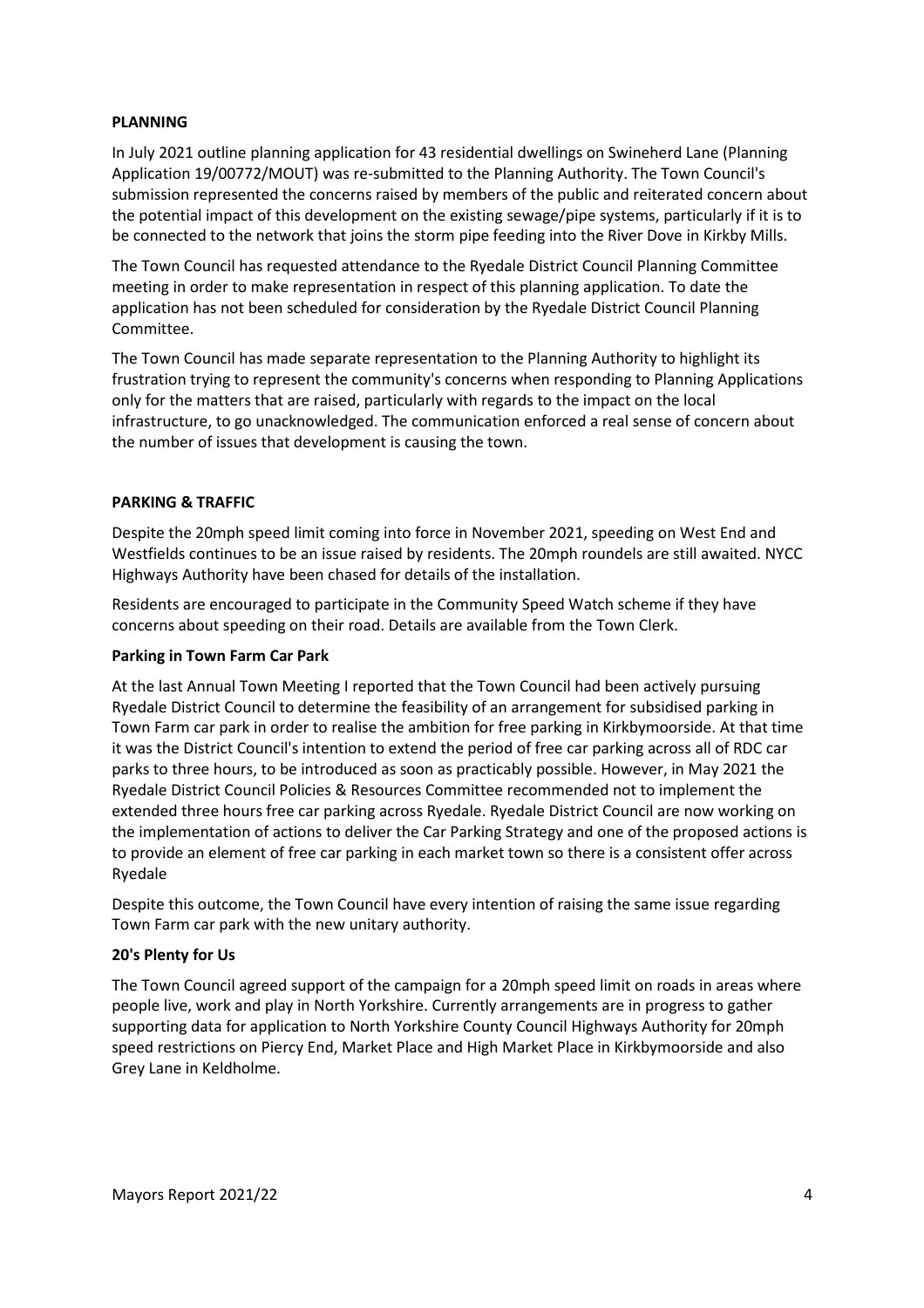### **STREET FURNITURE**

The bench outside 'Something Special' on Market Place was very generously donated to the town by 'Moors Gateway Rotary'

Later this month tree planters will be installed on Market Place, outside Routhwaite & Woodhead and Age Concern, on the cobbled area outside Peter Illingworth Estate Agents at 16 Market Place (with permission of the Memorial Hall Committee), At the corner of Church Street outside Corner Cafe and next to Pump Hill opposite Children in Distress.

The project to refurbish all the public seats and benches throughout the town has been completed.

Two post mounted bins have been installed on Kirby Mills Industrial Estate.

The replacement notice board will be installed on Market Place this month.

### **MANOR VALE WOODLAND**

Works have recently been carried out by Andrew Hall, NYCC Public Rights of Way Field Officer to the steps leading from the golf course road to Neville's Castle in Manor Vale.

The Environment Group volunteer's work to help maintain the wood and promote the diversity of plant and animal life continues with regular coppicing, hedge laying and hay making sessions.

The offer of free tree planting by the Ryedale Lions Club was recently agreed by the Manor Vale Management Committee. In early April they planted 150 trees (with stakes and protectors fitted) of mixed native species including oak, alder, silver birch and blackthorn. There will be continued involvement by the Ryedale Lions who will work with the Environment Group assisting with managing this stretch of woodland. Additionally, a forester will periodically check the tree plantings and replace any failures as well as strimming around the base of these trees to ensure they are provided with maximum water and nutrients.

## **THE MOORSIDE ROOM**

Last year remedial repairs and refurbishment were carried out to the exterior window frames and notice board.

Over the past 12 months The Moorside Room has been the venue for social gatherings including birthdays and funerals. There are weekly exercise classes, and it is hired for meetings by variety of organisations. It remains a popular venue for exhibitions including North Yorkshire Open Studios.

Kirkbymoorside Youth Club started their sessions on Friday 4 March, and are now held every Friday (except bank holiday weekends and school holidays) from 6.30pm to 8pm. The Sessions have been very popular and are going from strength to strength with 35 attendees on 22 April.

## **PATH FOR EVERYONE**

Last year the Town Council agreed to work in partnership with Ryedale Cycle Forum and Kirkbymoorside Environment Group by allocating a bank account for the administration of project funds. Further collaboration has been agreed to identify and pursue additional funding opportunities. To date the Council's application submitted to the Police, Fire and Crime Commissioner for North Yorkshire was successful and the project was awarded £20,000 from the AJ1 Project Road Safety Fund, which was match funded by the allocation of £20,000 from the Town Council's reserve funds.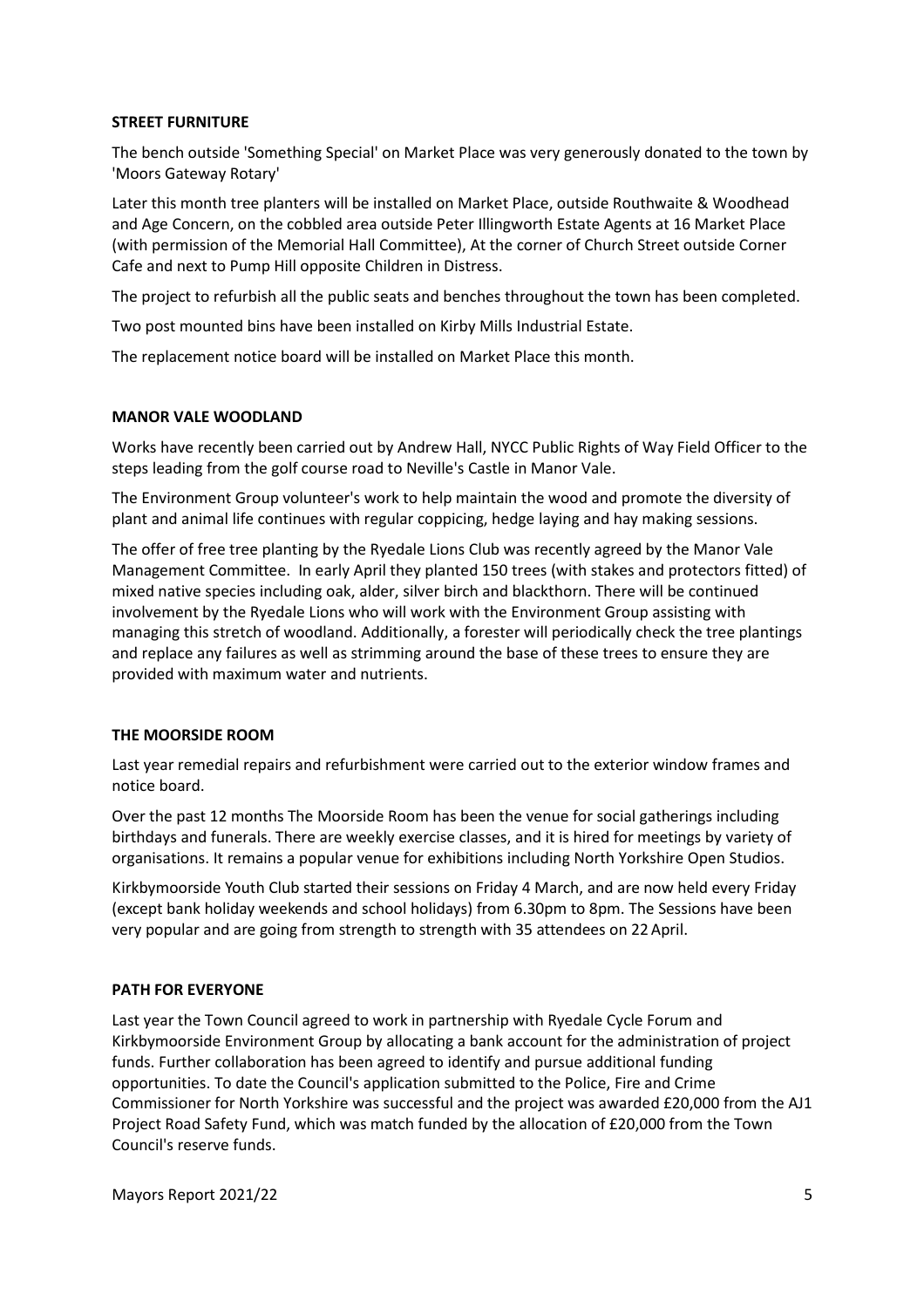#### **RYEDALE FOODBANK**

The Ryedale Foodbank is now open in Kirkbymoorside at the Methodist Church Schoolroom and the Town Council is proud to support this community initiative by contributing to the cost of rent.

### **CHRISTMAS**

Thanks to receipt of a very generous donation, the Town Council was able to substantially improve the town's Christmas decorations with the addition of motifs mounted on the lighting columns for the length of Piercy End, Market Place and High Market Place and icicle lights adorning all the commercial properties throughout the town centre.

The generous donation of the cost of the town's additional Christmas lights was received with much appreciation on behalf of the whole community.

The Main Christmas tree on Market Place and in the Churchyard was once again kindly gifted to Kirkbymoorside by Holt Farms. Thanks on behalf of Kirkbymoorside community for this very generous arrangement. Thanks also to the organisers of the Christmas tree scheme and everyone who put a tree up in the bracket outside their house, which adds to the Christmas decorations for all to enjoy, and sets Kirkbymoorside apart each year.

Congratulations to the winners of the 2021 Best Dressed Christmas Window as follows:

1st Place 'Essential Beauty' at 3 Market Place

2nd Place 'The Post Office' 1 High Market Place.

#### **JUBILEE**

The Town Council has allocated funds for the purchase of bunting and decorations and to cover the costs associated with management of a temporary road closure to allow a Jubilee Parade, led by Kirkbymoorside Brass Band from the sports field, departing at 11.30am, to Market Place via Old Road and Howe End.

The event will include:

Jubilee Fair at Old Road play area on 4 June organised by Friends of Kirkbymoorside School

'70 Years of Kirkbymoorside' exhibition by the Kirkbymoorside History Group in the Memorial Hall on 4 & 5 June

'Open Studios' exhibitions in the Moorside Room on 4 & 5 June and 11 & 12 June

Flower Festival organised by All Saints Church

Shop window 'Treasure Hunt' organised by the Rainbows and Brownies

Fancy Dress competition

Best Dressed home and garden competition

Queen's portrait competition

Queen's Sheet Quiz organised by the Kirkbymoorside Horticultural Society

Community Fridge opening on Saturday morning to offer supplies for local street parties

Competition prizes include tickets to Castle Howard, Dalby Forest and Flamingo Land, and prizes contributed by Marshalls Aerospace & Defence Group and Rack Systems.

Mayors Report 2021/22 6